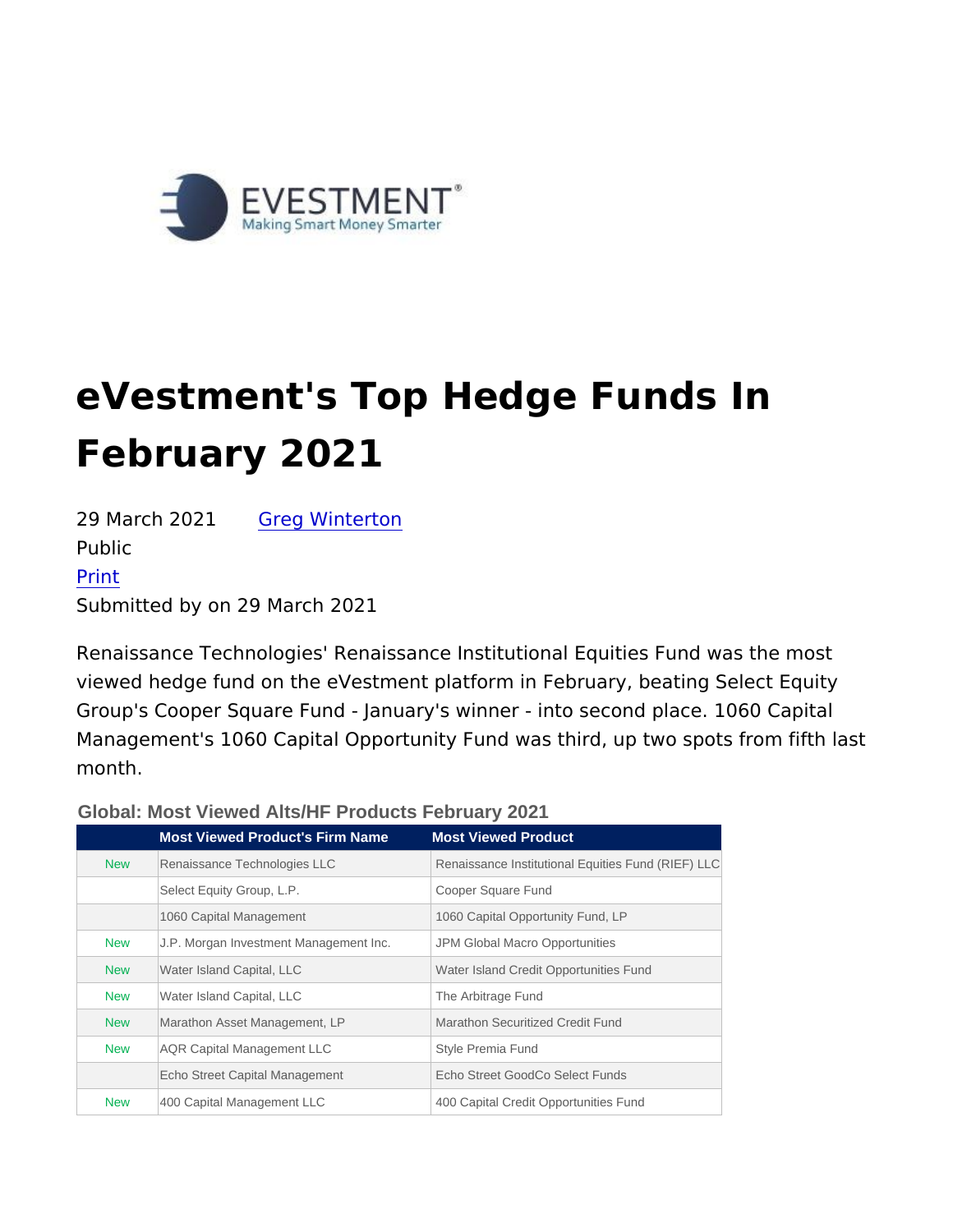At the regional level, RenTec's REIF fund was the most viewed in the United States; Water Island Capital's Water Island Credit Opportunities Fund, which came in fifth in the overall product standings in February, was the most viewed by U.K-based eVestment subscribers; Man Group's Man AHL Evolution Program was most viewed in Europe ex-U.K; Vida Capital's Vida Longevity Fund was most viewed in Canada; IFM Investors' IFM Global Infrastructure (Canada), L.P was the most viewed in Asia ex-Japan; AQR Capital Management's Style Premia Fund took top spot in Australia; and J.P. Morgan Investment Management's JPM Global Macro Opportunities Fund was most viewed in Africa/Middle East.

At the firm level, Water Island Capital took first place in February after not even being in the top ten in January. The firm's Credit Opportunities Fund was their most viewed product but they placed two funds in the top ten overall, with The Arbitrage Fund coming in sixth place.

|            | <b>Firm Name</b>                       | <b>Firm's Most Viewed Product</b>                  |
|------------|----------------------------------------|----------------------------------------------------|
| <b>New</b> | Water Island Capital, LLC              | Water Island Credit Opportunities Fund             |
| <b>New</b> | Renaissance Technologies LLC           | Renaissance Institutional Equities Fund (RIEF) LLC |
| <b>New</b> | Bridgewater Associates, LP             | Bridgewater Pure Alpha Major Markets               |
|            | <b>AQR Capital Management LLC</b>      | Style Premia Fund                                  |
|            | Select Equity Group, L.P.              | Cooper Square Fund                                 |
| <b>New</b> | <b>IFM Investors Pty Ltd</b>           | IFM Global Infrastructure (Canada), L.P.           |
| <b>New</b> | Lighthouse Investment Partners, LLC    | Lighthouse Diversified Fund, L.P.                  |
|            | Man Group                              | Man AHL Evolution Programme                        |
| <b>New</b> | Marshall Wace LLP                      | Marshall Wace - MW Eureka Fund                     |
| <b>New</b> | J.P. Morgan Investment Management Inc. | JPM Global Macro Opportunities                     |

## **Global: Most Viewed Alts/HF Firms February 2021**

Geographically, the firms which had the most viewed products were also the most viewed firms in the respective regions.

Select Equity Group's Cooper Square Fund was the biggest riser - those products which had the greatest absolute increase in the proportion of views they received of their alternative products from investors and consultants in the current month, versus the proportion of views they received in the prior 12 months as a whole - last month, moving up from second place in January. J.P. Morgan Investment Management's JPM Global Macro Opportunities Fund was second and Water Island Capital's Water Island Credit Opportunities Fund was third.